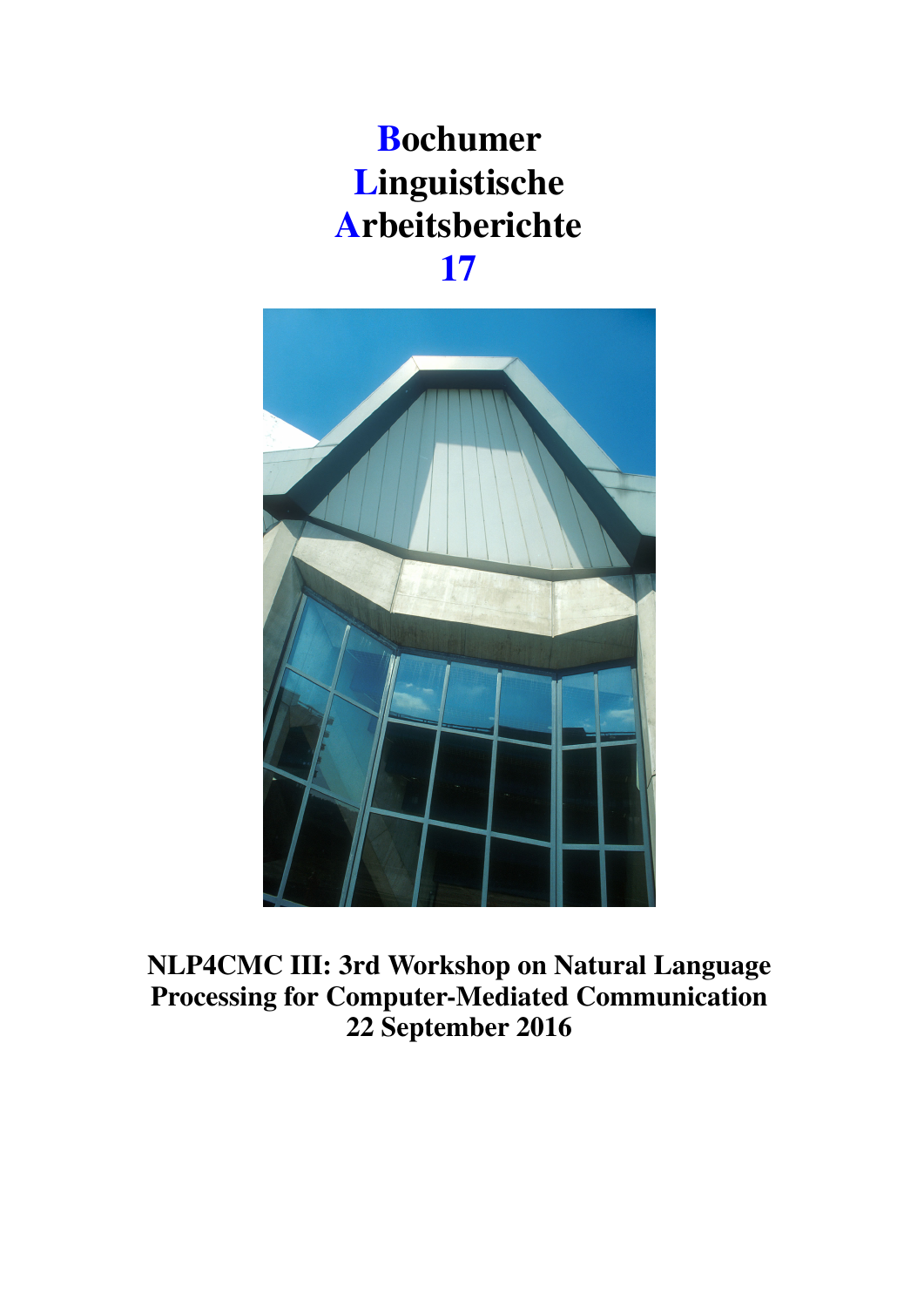# Bochumer Linguistische Arbeitsberichte



## Herausgeberin: Stefanie Dipper

Die online publizierte Reihe "Bochumer Linguistische Arbeitsberichte" (BLA) gibt in unregelmäßigen Abständen Forschungsberichte, Abschluss- oder sonstige Arbeiten der Bochumer Linguistik heraus, die einfach und schnell der Öffentlichkeit zugänglich gemacht werden sollen. Sie können zu einem späteren Zeitpunkt an einem anderen Publikationsort erscheinen. Der thematische Schwerpunkt der Reihe liegt auf Arbeiten aus den Bereichen der Computerlinguistik, der allgemeinen und theoretischen Sprachwissenschaft und der Psycholinguistik.

The online publication series "Bochumer Linguistische Arbeitsberichte" (BLA) releases at irregular intervals research reports, theses, and various other academic works from the Bochum Linguistics Department, which are to be made easily and promptly available for the public. At a later stage, they can also be published by other publishing companies. The thematic focus of the series lies on works from the fields of computational linguistics, general and theoretical linguistics, and psycholinguistics.

 $\circ$  Das Copyright verbleibt beim Autor.

## Band 17 (September 2016)

| Herausgeberin: | <b>Stefanie Dipper</b>            |
|----------------|-----------------------------------|
|                | Sprachwissenschaftliches Institut |
|                | Ruhr-Universität Bochum           |
|                | Universitätsstr. 150              |
|                | 44801 Bochum                      |
|                |                                   |

| Erscheinungsjahr 2016 |           |
|-----------------------|-----------|
| <b>ISSN</b>           | 2190-0949 |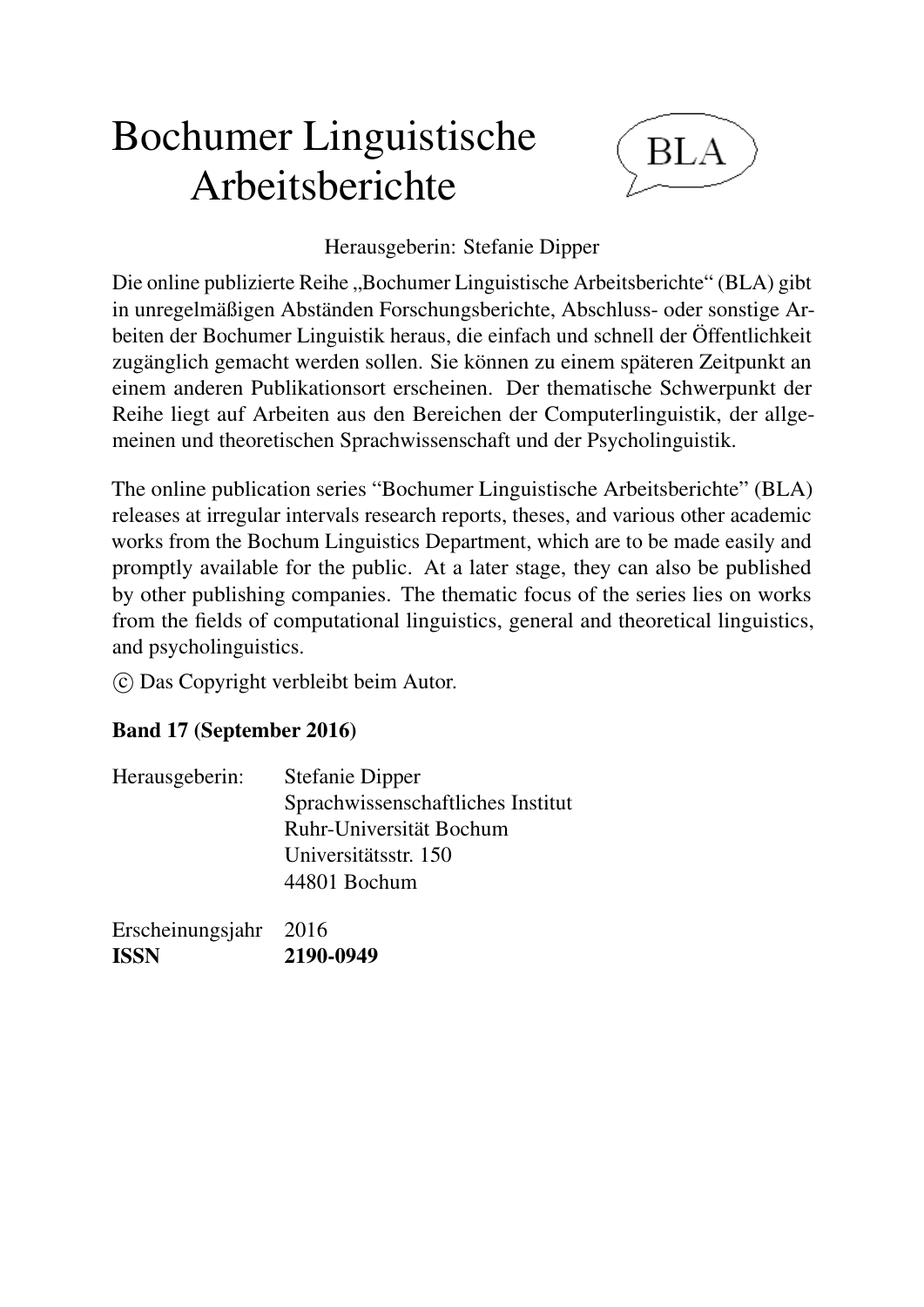## Michael Beißwenger, Michael Wojatzki and Torsten Zesch (Eds.)

# NLP4CMC III: 3rd Workshop on Natural Language Processing for Computer-Mediated Communication 22 September 2016

# 2016

## Bochumer Linguistische Arbeitsberichte

(BLA 17)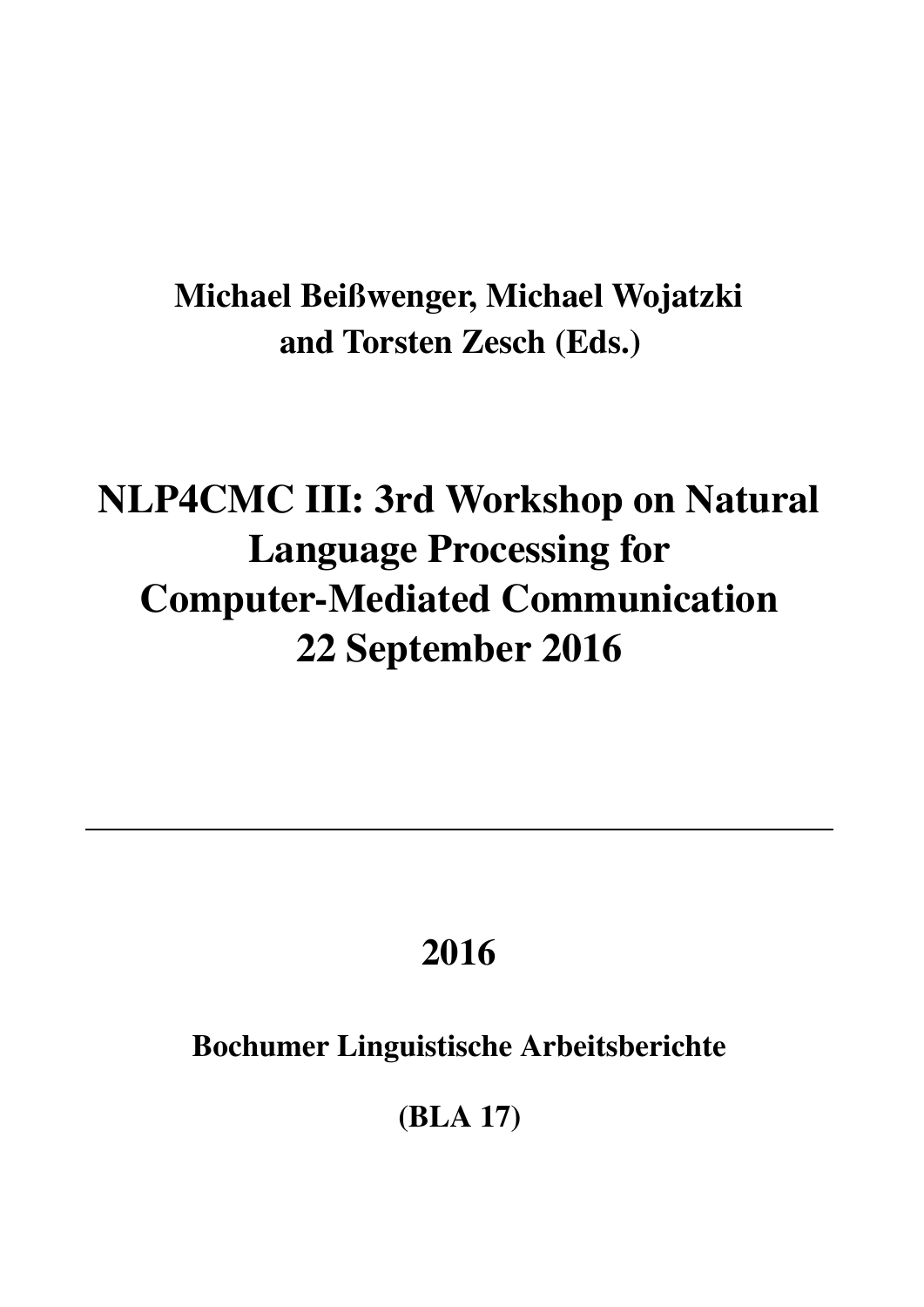## **Contents**

|              | Natural language processing for computer-mediated communication and so-<br>cial media discourse: (still) a challenging task                                                                                              | iii |
|--------------|--------------------------------------------------------------------------------------------------------------------------------------------------------------------------------------------------------------------------|-----|
| $\mathbf 1$  | A Discourse-structured Blog Corpus for German: Challenges of Compila-<br><b>tion and Annotation</b>                                                                                                                      |     |
|              | Holger Grumt Suárez, Natali Karlova-Bourbonus and Henning Lobin                                                                                                                                                          |     |
| $\mathbf{2}$ | <b>Measuring the Reliability of Hate Speech Annotations: The Case of the</b><br><b>European Refugee Crisis</b><br>Björn Ross, Michael Rist, Guillermo Carbonell, Benjamin Cabrera, Nils Kurowsky<br>and Michael Wojatzki | 6   |
| $\mathbf{3}$ | <b>Towards the Harmonization and Segmentation of German Hashtags</b><br><b>Thierry Declerck and Piroska Lendvai</b>                                                                                                      | 10  |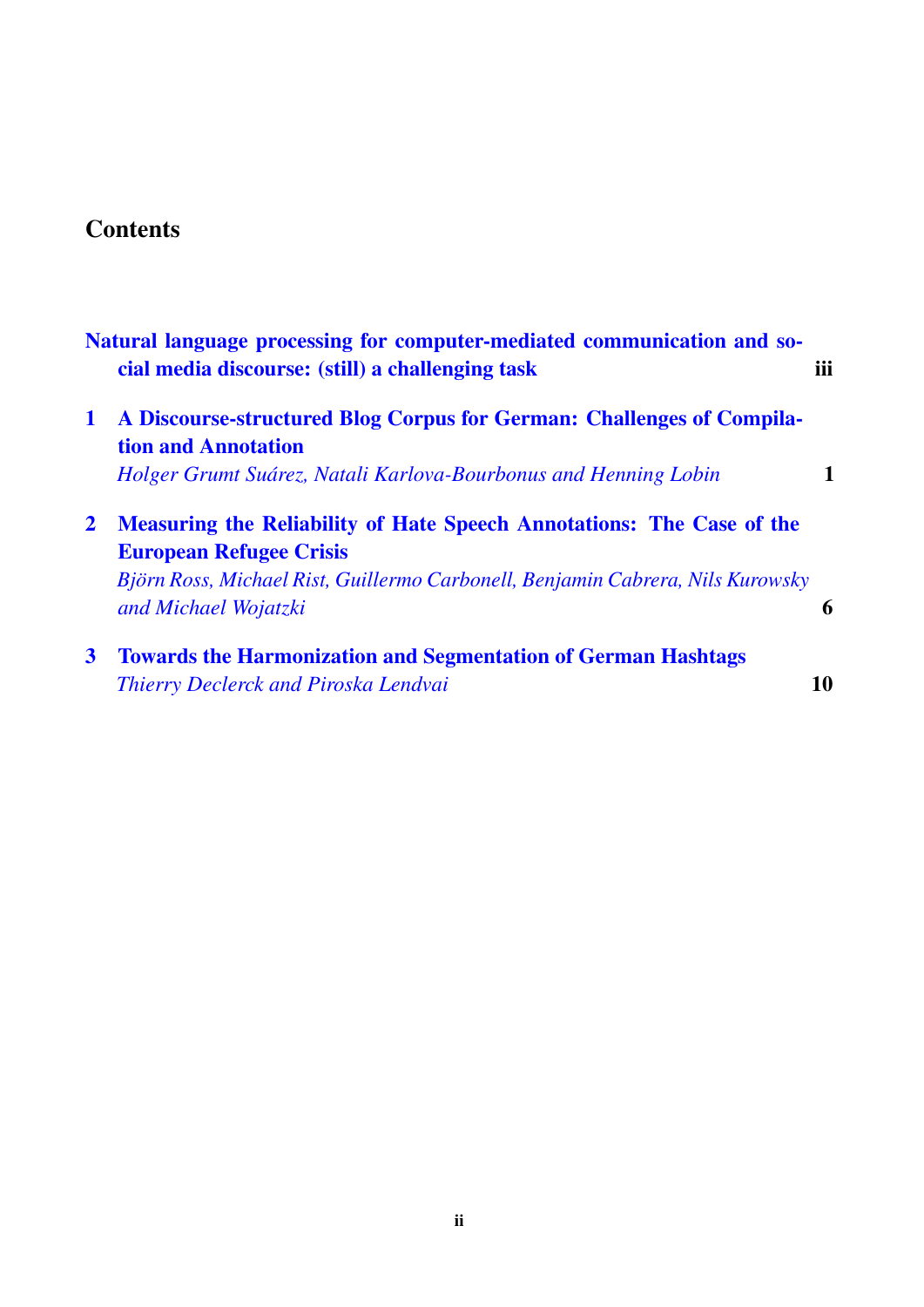## <span id="page-4-0"></span>Natural language processing for computer-mediated communication and social media discourse: (still) a challenging task

Over the past decade, there has been a growing interest in collecting, processing and analyzing data from genres of social media and computer-mediated communication (CMC) and social media interactions such as chats, blogs, forums, tweets, newsgroups, messaging applications (SMS, WhatsApp), interactions on social network sites and on wiki talk pages: As part of large corpora which crawled from the web, CMC data are often regarded as an unloved bycatch that proves for linguistic annotation by means of standard natural language processing (NLP) tools that are optimized for edited text; on the other hand, the existence of CMC data in web corpora is relevant for all research and application contexts which require data sets that represent the full diversity of genres and linguistic variation on the web. For corpus-based variational linguistics, CMC discourse is an important resource that closes the "CMC gap" in corpora of contemporary written language and language-in-interaction. With a considerable part of contemporary everyday communication being mediated through CMC technologies, up-to-date investigations of language change and linguistic variation need to be able to include CMC discourse in their empirical analyses.

The goal of the NLP4CMC workshops which are organized by the special interest group *social media / internet-based communication* of the *German Society for Language Technology and Computational Linguistics (GSCL)* is to provide a platform for the presentation of results and the discussion of ongoing work in adapting NLP tools for processing CMC data and in using NLP solutions for building and annotating social media corpora. The main focus of the workshops is on German data, but submissions on NLP approaches, annotation experiments and CMC corpus projects for data of other European languages are also welcome.

The 1st workshop was held in September 2014 at *KONVENS* at the University of Hildesheim.[1](#page-4-1) The 2nd workshop was held in September 2015 at the *GSCL* Conference at the University of Duisburg–Essen.<sup>[2](#page-4-2)</sup> This volume presents proceedings of the 3rd workshop which was held in September 2016 at *KONVENS* at the Ruhr-University

<span id="page-4-1"></span><sup>&</sup>lt;sup>1</sup>Workshop Proceedings of the 12th Edition of the Konvens Conference. Hildesheim, Germany, Octo-<br>ber 8-10, 2014. Hildesheim: Universitätsverlag. http://www.uni-hildesheim.de/konvens2014/data/ [http://www.uni-hildesheim.de/konvens2014/data/](http://www.uni-hildesheim.de/konvens2014/data/ konvens2014-workshop-proceedings.pdf) [konvens2014-workshop-proceedings.pdf](http://www.uni-hildesheim.de/konvens2014/data/ konvens2014-workshop-proceedings.pdf)

<span id="page-4-2"></span><sup>2</sup>Proceedings of the 2nd Workshop on Natural Language Processing for Computer-Mediated Communication / Social Media (NLP4CMC 2015). Essen. [http://sites.google.com/site/nlp4cmc2015/NLP4CMC-2015.pdf?](http://sites.google.com/site/nlp4cmc2015/NLP4CMC-2015.pdf? attredirects=0&d=1) [attredirects=0&d=1](http://sites.google.com/site/nlp4cmc2015/NLP4CMC-2015.pdf? attredirects=0&d=1)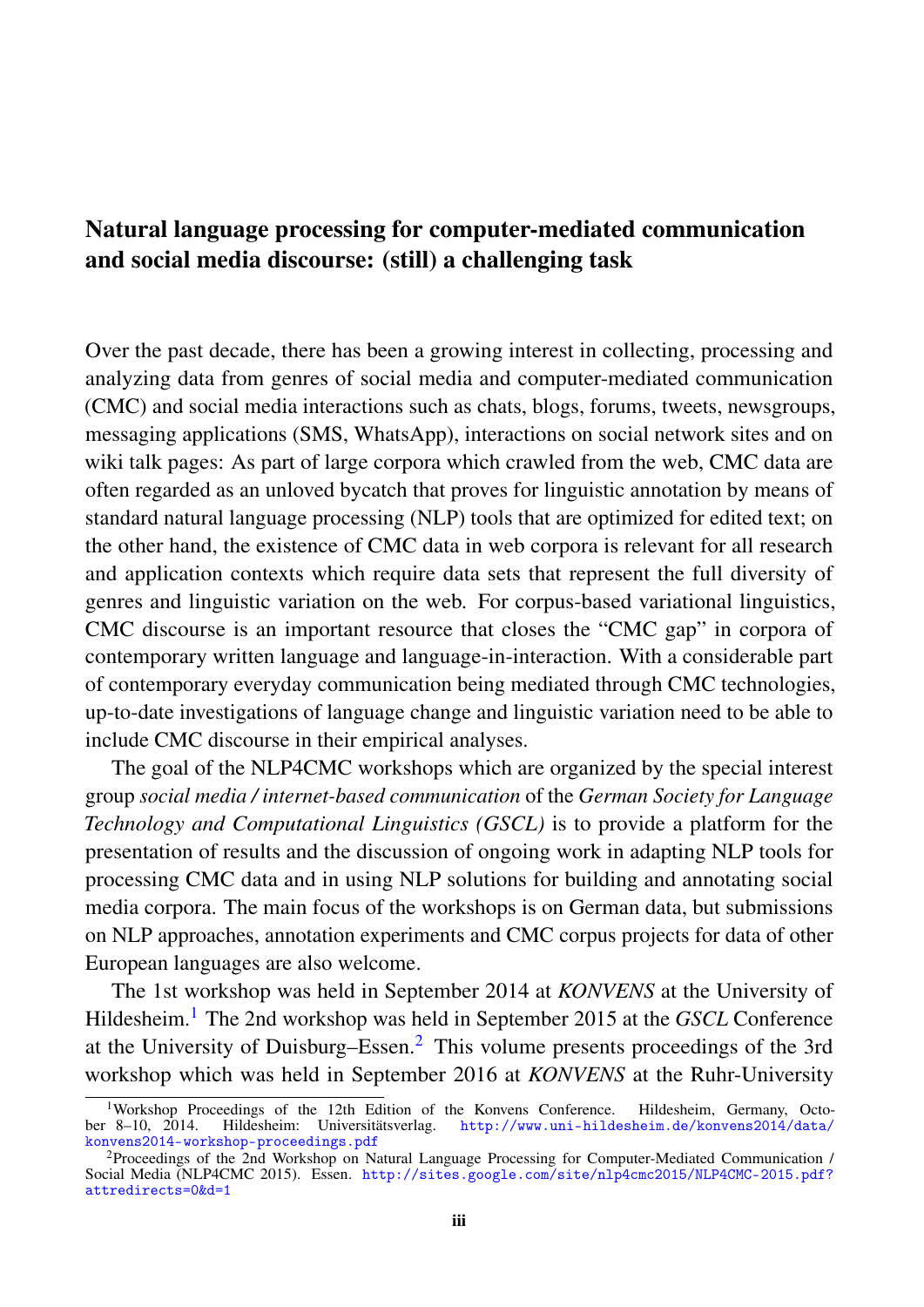Bochum. Besides three individual papers the workshop included a round table on the results of *EmpiriST*, a community shared task on the automatic linguistic annotation of CMC and web corpora. $3$  The goal of the round table was to identify perspectives for future work in adapting tools for tokenization and part-of-speech tagging for processing and annotating written CMC discourse.

We thank all colleagues who have contributed to the workshop with their talks and discussions.

Duisburg and Essen, September 2016 Michael Beißwenger Michael Wojatzki Torsten Zesch

<span id="page-5-0"></span> $3$ Proceedings of the 10th Web as Corpus Workshop (WAC-X) and the EmpiriST Shared Task. Stroudsburg: Association for Computational Linguistics (ACL Anthology W16-26). <http://aclweb.org/anthology/W16-26>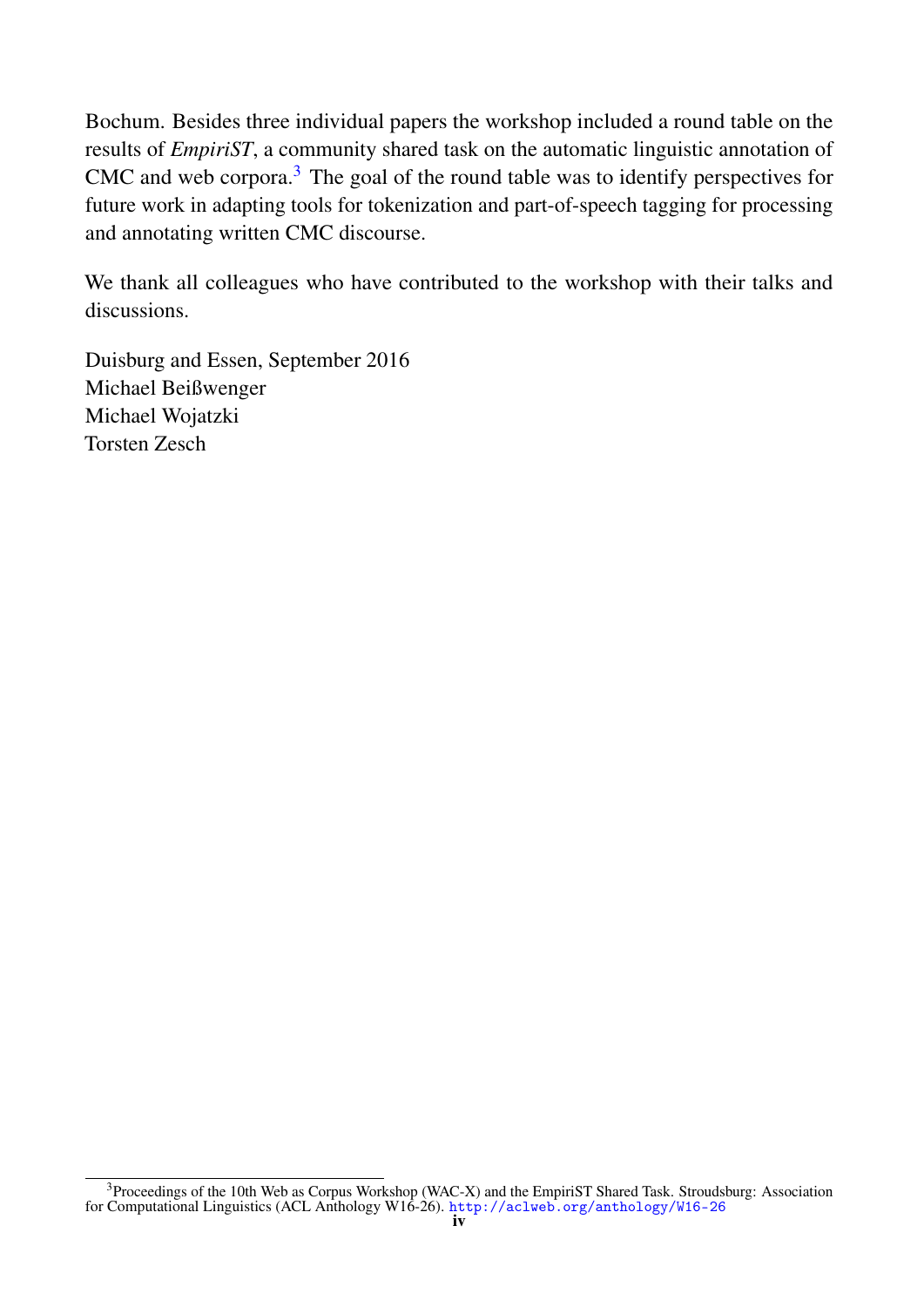## <span id="page-6-0"></span>**A Discourse-structured Blog Corpus for German: Challenges of Compilation and Annotation**

**Holger Grumt Suárez** Justus-Liebig-Universität Gießen ASCL Otto-Behaghel-Str. 10 D (D 410) 35394 Gießen Holger.H.Grumt-Suarez@ germanistik.unigiessen.de

**Natali Karlova-Bourbonus** Justus-Liebig-Universität Gießen ASCL Otto-Behaghel-Str. 10 D (D 406) 35394 Gießen Natali.Karlova-Bourbonus

@germanistik.unigiessen.de

**Henning Lobin** Justus-Liebig-Universität Gießen ASCL

Otto-Behaghel-Str. 10 D (D 407) 35394 Gießen Henning.Lobin @uni-giessen.de

#### **Abstract**

The present paper reports the first results of the compilation and annotation of a blog corpus for German. The main aim of the project is the representation of the blog discourse structure and relations between its elements (blog posts, comments) and participants (bloggers, commentators). The data included in the corpus were manually collected from the scientific blog portal SciLogs. The feature catalogue for the corpus annotation includes three types of information which is directly or indirectly provided in the blog or can be construed by means of statistical analysis or computational tools. At this point, only directly available information (e.g., title of the blog post, name of the blogger etc.) has been annotated. We believe, our blog corpus can be of interest for the general study of blog structure or related research questions as well as for the development of NLP methods and techniques (e.g. for authorship detection).

### **1 Introduction**

In our opinion, two views on computer-mediated communication (CMC) – linguistic and structural – have so far been established. According to the linguistic view, the language of CMC represents a distinct type of language form besides written and spoken language. Moreover, it combines characteristics of these two traditional language forms thus constituting a bridge between them. The structural view in its turn concentrates on building up of CMC. Two different kinds of CMC structure can be distinguished – external and internal. External structure relates to the representation, or layout, of CMC by means of HTML mark-up language. External structure of the most blogs includes for example a header (title), content, a footer (contact information) and a sidebar (site navigation). Internal structure in its turn relates to the generic structure of the CMC content. It describes a set of structural elements (e.g., post, comment, thread, word cloud etc.), properties and principles a CMC is constructed of and built on to function as a holistic construct and to match its purpose.

The identification of the full spectrum of CMC characteristics – linguistic or structural – still faces some major challenges primarily as a result of lacking valid annotated data. Storrer (2014: 189) claims that for this purpose a special – third - kind of corpus besides the written and spoken corpora is needed. She also adds that appropriate standards, methods and quality criteria for the study of CMC are crucially important as well.

In the present study, the structural nature of the weblog (henceforth blog) as a representative genre of CMC is of interest. We describe the genre blog as a dynamic, "living" construct of interrelated and interacting elements. The dynamics of a blog arise from its constant expansion as a result of ever more comments and blog posts as well as on the account of new blog par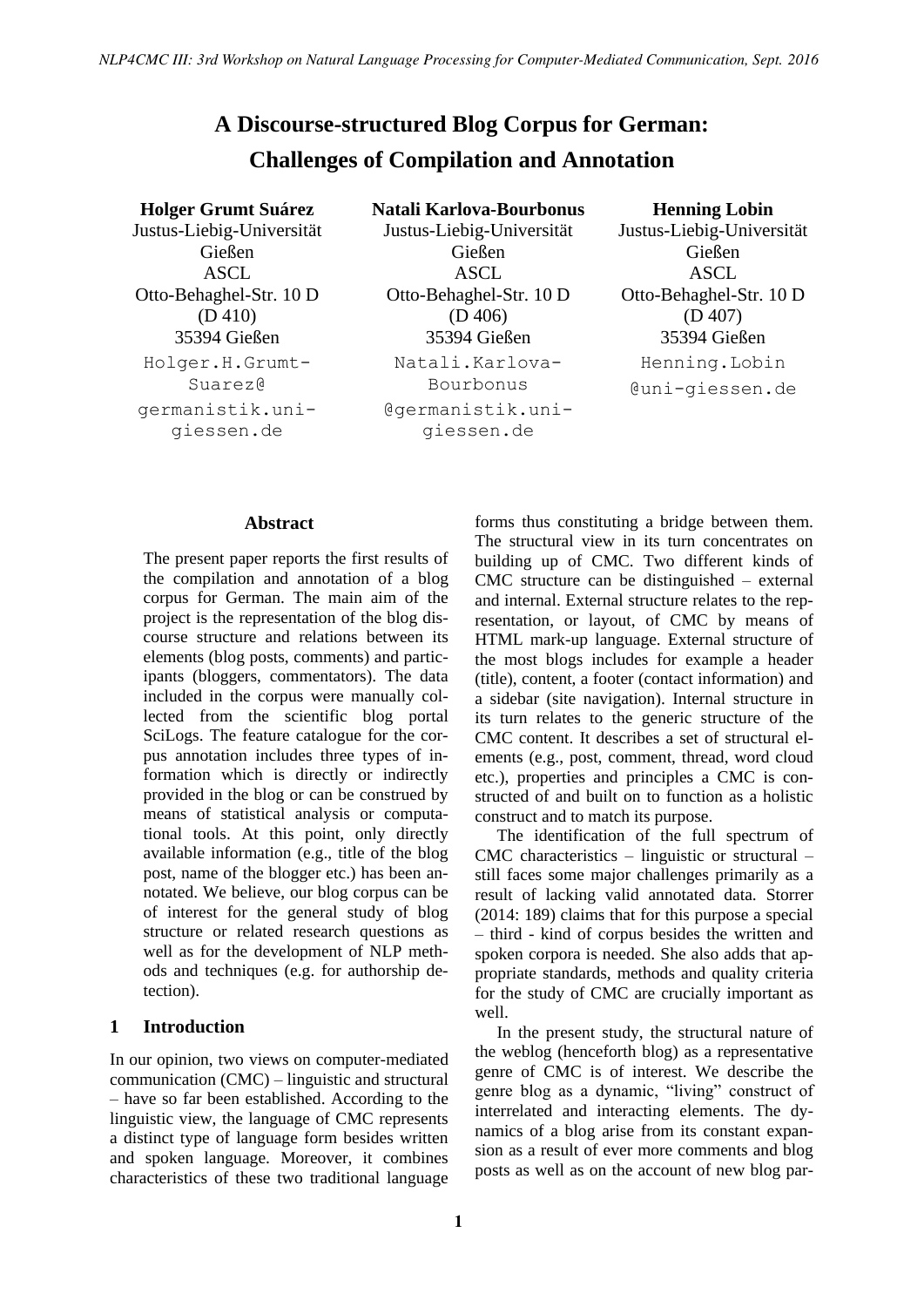ticipants. Additionally, the author of the blog (henceforth blogger) can edit his post any time and add new information on request. The interrelatedness and interaction between elements (blog post, comments) and agents (blogger, commentators) of the blog contribute to the dynamics of the blog as well.

To demonstrate this idea, we compiled the first version of an annotated blog corpus in German using the scientific blog portal SciLogs (SciLogs, 2016) as a data source. The corpus includes both blog posts and related comments. The catalogue of features for the annotation of the corpus is based on three types of information directly or indirectly available from the data source. The typology of information is proposed in Section 4.1.

The general structure of the paper is as follows. Section 2 provides an overview of the studies related to the topic of the present project. In Section 3 the process of data collection is presented. Section 4 describes the main steps of the blog corpus annotation including annotation scheme. Some observed challenges for the automation of the task and possible solutions are also included in this section. Finally, Section 5 summarizes the results of the project and outlines the next steps.

## **2 Related Work**

Currently, there is a limited number of publiclyavailable, large-scale blog corpora, which is surprising given the great influence of blogs on the web in general.

An example of a large-scale blog corpus is the German language wordpress blog corpus by Barbaresi and Würzner (Babaresi/Würzner, 2014). The corpus consists of 158,719 German wordpress blogs released under the Creative Commons license. The content of the blogs is divided into two different parts, the blog posts and the blog comments. The corpus can be used for example "to find relevant examples for lexicography and dictionary building projects, and/or to test linguistic annotation chains for robustness" (Babaresi/Würzner, 2014). Additionally, it gives a good insight into a German blog language.

Another example of a blog corpus is the bilingual (German, French) corpus d'apprentissage INFRAL (Interculturel Franco-Allemand en Ligne), which is part of the LETEC (Learning and Teaching Corpus) (Abendroth-Timmer, 2014). This corpus is included in the CoMeRe (Communication médiée par les réseaux) project, which "aims to build a Kernel corpus assembling existing corpora of different CMC […] genres and new corpora build on data extracted from the Internet" (Abendroth-Timmer, 2014). The IN-FRAL blog corpus consists of posts and comments from two groups: a group of ten francophone learners of German as a foreign language from l'Université de Franche-Comté and a group of nine German-speaking learners of French as a foreign language from the University of Bremen who e.g. had to discuss various intercultural topics. One task for compilation of this corpus was to model the structure of interactions. Every comment is given a reference to the ID of the post, but the links between the comments are not included. The TEI schema developed for the CoMeRe project – this project is also part of the TEI special interest group (SIG) "computermediated communication"  $(CMC)$  – is an important basis for our own annotation schema.

## **3 Data Collection**

So far, we have compiled a German language test corpus, which contains 21 blog posts and 195 comments. The source of the data is the prerelaunched version of the scientific blog portal SciLogs (SciLogs, 2016). SciLogs is subdivided into different sections (BrainLogs, ChonoLogs, KosmoLogs, WissenLogs) where scientists and those interested in science can interact on different topics. The data collection for the test corpus was done manually and focused on blog posts and comments appeared in the period of one week (randomly chosen week 49 of 2015). Moreover, we did not focus on a particular section and extracted the blogs from different sections.

Our next step will be to complete our corpus with the data appeared in 2015 considering all SciLogs sections. According to our current knowledge, the SciLogs data of 2015 includes about 1.200 blog posts and 12.000 comments. Retrieval of the blog data from the web will be conducted semi-automatically. For this purpose, an open source program HTTrack Website Copier (Roche, 2016) will be used. HTTrack enables the download of all kinds of the website data stored on the server including HTML pages, images and other files to a local directory on a computer. After the retrieval step, the data will be cleaned from the noise in the data and represented in form of HTMl pages (external structure). Finally, the relevant content will be extracted from the HTML pages and annotated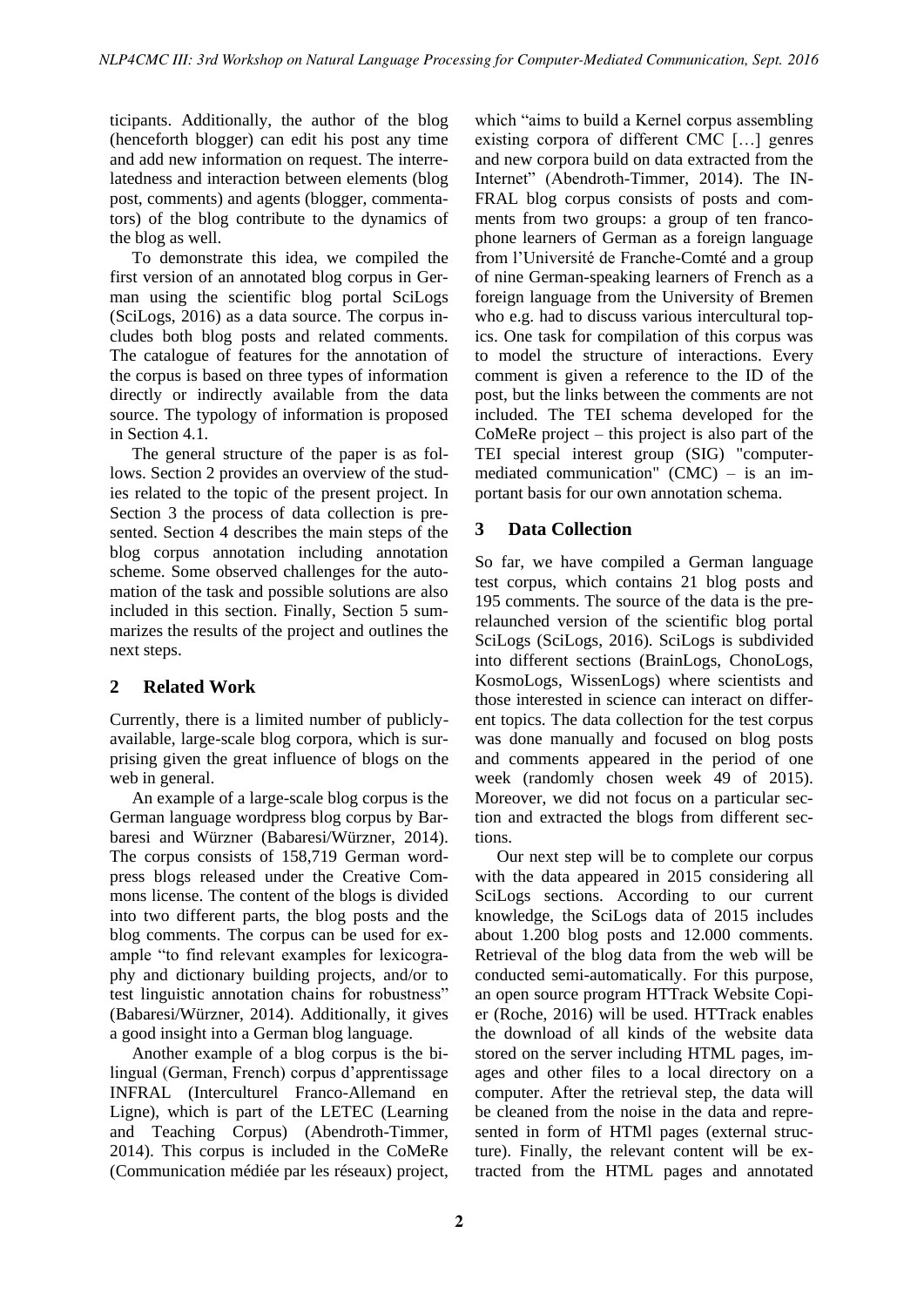with TEI annotation standard (internal structure) by using the programming language Python and its libraries for parsing HTML/XML files.

## **4 Data Annotation**

## **4.1 Typology of Blog Information**

In our opinion, three types of information provided in the blog based on how the former is made available can be distinguished. The first type (type A) incorporates information which is directly available in the blog or from the source code of the blog site. In the blog post structure, it includes the blog post itself along with the meta information such as the title of the blog post, date of creation, the name of the blogger, the categories the entry belongs to and main keywords. In the structure of the comments, type A information is represented by the total number of comments as well as the name of the commentator, date and comment ID. The second type (type B) includes information which is not directly available but can be inferred from type A information, e.g. usual activity time of a commentator (at what time a particular commentator usually writes his comments). Finally, the third type (type C) is an interpretative information type. This kind of information is neither directly nor indirectly provided in the blog but is rather the result of statistical (basic statistics), linguistic (e.g., part-of-speeches) and discourse (e.g., topic identification with topic modelling) interpretation and analysis of the blog entries. The interpretative information type can either be collected manually or by use of computational tools.

## **4.2 Annotation Standard**

Up to now, no standard exists for representing CMC data. One option could be to design an XML schema for CMC from scratch, which would perfectly fit the needs of our project. The main reason as to why we are not going along with XML is that the schema would be idiosyncratic and the corpus would not interoperate properly without causing difficulty with other resources. When searching for a standard for the representation of texts in digital form, one will take a look at the Text Encoding Initiative (TEI). However, none of the modules in the current version of the TEI Guidelines (P5) can be adopted for our project. Fortunately, the SIG CMC group under the direction of Beißwenger (TU Dortmund) has been working on the adaption of TEI guidelines to the presentation of genres of CMC since 2012 (Beißwenger 2015). Given that no module for CMC is so far ready to use, we have started to look for schema drafts by the SIG CMC group and up to now, a couple of corpora have been released by the SIG CMC group. Among them are CMC genres like tweets, email, text chat, wiki discussions and weblogs (Chanier 2014, Beißwenger 2013, Storrer 2015). The schema that is most useful for our needs, is the one released in 2014 by the French network Co-MeRe (Communication médiée par les réseaux) (Hriba 2013). The CoMeRe schema is based on the previous schema draft by DeRiK (Beißwenger2013) and includes e.g. the metadata schema for CMC. But still, there is no possibility for representing the full structure of a blog and especially the related comments. Our goal is to take the latest schema draft provided by the SIG CMC (Beißwenger 2016) without changing the main characteristics of the schema. The status of that schema is that of a "core model for the representation of CMC" (Beißwenger et al. 2012: 6). And so we will probably need to redefine some elements while also introducing some new ones. Another possibility is to use the existing text structure module and investigate how many modifications have to be done in order the schema fits the purpose of our project.

## **4.3 Some Challenges of Discourse Structure Annotation**

There is a number of challenging aspects which have to be dealt with for the task of blog corpus annotation. These challenges are in most cases the result of the particularities of the content management system (CMS) functionality used by our blog data source. Most of the challenges deal with the structure of the comments. As we are at an early stage of our project, only a limited number of challenges and solutions will be described here.

The first challenge is due to the absence of an editing function for the comments. The commentator who edits the text of the comment creates a new entry which appears in the timeline as an autonomous comment. Thus, the comments structure of our blog corpus includes both original comments and their edited versions appeared to the time of the data collection. Though, this aspect does not have an impact on the difficulty of the automation of the annotation task. However, it first impacts the accuracy of the total number of distinct comments (type A information). Second, it creates confusing linkages in the comments structure.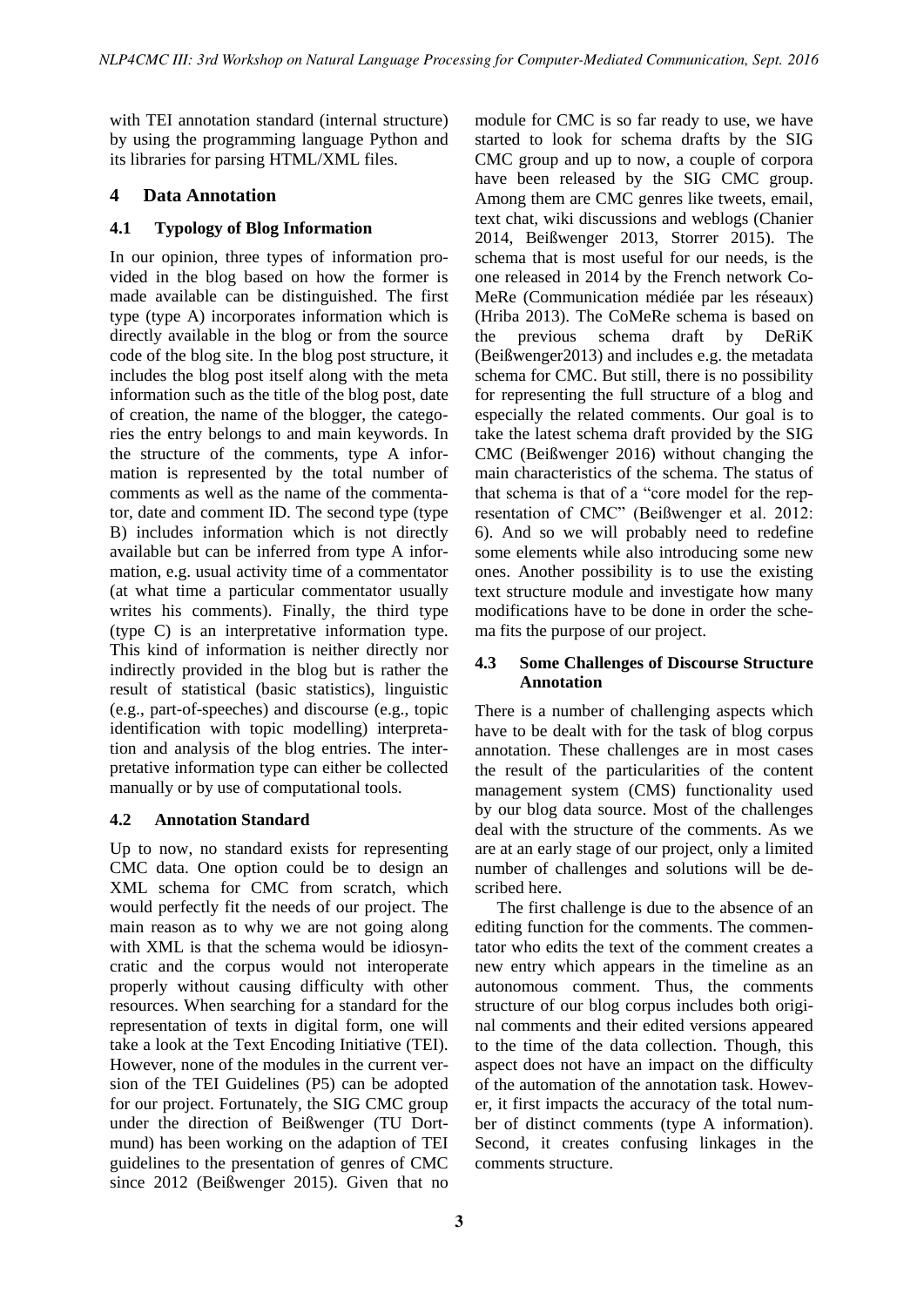The latter problem also arises as the result of the second challenge – the possibility that one comment refers to more than one previous comment. Unfortunately, the CMS of our blog source does not offer any special options to mark or highlight multiple comment references. In some cases, the commentators use constructions such as [@name]\* to overcome this problem. In other cases, an additional analysis of the comment content is required. For the purpose of the study, only explicit references are taken into consideration. No deeper content analysis has been conducted. The identification of multiple references and their annotation with TEI was processed automatically and then manually checked for mistakes in order to achieve accurate and reliable results. We believe that it is be less time- and cost-consuming than fully manual processing of the data. The automatic part is conducted based on explicit marks of multiple reference such as [@name]\*. In the TEI blog annotation the multiple references are specified by enumeration of the ids of their comments ( $\langle \text{replyTo} \rangle$ ).

Finally, the third challenge is the task of the correct assignment of the comments to the level in the hierarchical structure of the comments. At present, the number of possible level assignments is limited to five. All comments appearing after the first comment on the fifth level are (wrongly) assigned to the fifth level. In order to solve this problem, we developed a simple algorithm to compute the correct level of the comments. The algorithm first takes the person reference ("@name", "[name] schrieb (engl.: wrote)" etc.) included in the text of the analyzed comment as the input. In the case of multiple references, only the first reference is taken into consideration. The algorithm then searches backwards for the matches between the person reference and the name of the commentator in the previous comments. Through matches, level of the analyzed comment is computed as the sum of the level assignment of the comment which the person reference belongs to and 1. By absence of the references, the level of the comment is computed subsequently.

## **5 Summary**

The main steps conducted for the purposes of a scientific blog corpus compilation as well as challenges faced during this process were described in the present study. The current version of the corpus contains 21 blog posts and 195 related comments written in the period of one week. We are convinced that comments are an essential part of a blog corpus. On their own or in connection with the correspondent blog post, they provide valuable information for processing diverse research questions on the language of the blog and its structure. For example, based on the name of the commentator and the time of his comments, we can compute at what time a particular commentator is active in the blog.

The data for our blog corpus was manually collected and annotated according to the TEI schema drafts developed by the TEI special interest group. For the annotation, three types of information (direct, indirect and interpretative) based on the availability of the latter have been identified. The present version of the corpus includes annotation of the first type - directly retrieved information (e.g., the name of the blogger, title of the blog entry, the name of the commentator etc.). The next objective of the project is an expansion and full annotation of the corpus as well as the automation of the data collection and annotation task. At the final stage of the present project, our annotated corpus will be made available to the interested community to perform diverse kinds of research and experiments. Our aim is to enable the access to the corpus through a searchable online database. Additionally, we plan to make a part of the corpus to be available upon request. For the legal aspects of the SciLogs data usage and publication an external competent institution will be consulted.

#### **Acknowledgments**

We would like to thank our anonymous reviewers for their insightful comments and suggestions. Following the feedback, we included several improvements in our paper.

#### **Reference**

- Barbaresi, A., Würzner, K.-M. (2014): For a fistful of blogs: Discovery and comparative benchmarking of republishable German content. In KONVENS 2014, NLP4CMC workshop proceedings, p. 2–10.
- Beißwenger, M. et al. (2012). A TEI Schema for the Representation of Computer-mediated Communication. In: Journal of the Text Encoding Initiative (jTEI), Issue 3.
- Beißwenger, M. et al. (2013). DeRiK: A German reference corpus of computer-mediated communication. pp. 531-537. In: M. A. Finlayson (Eds.), LLC. The Journal of Digital Scholar-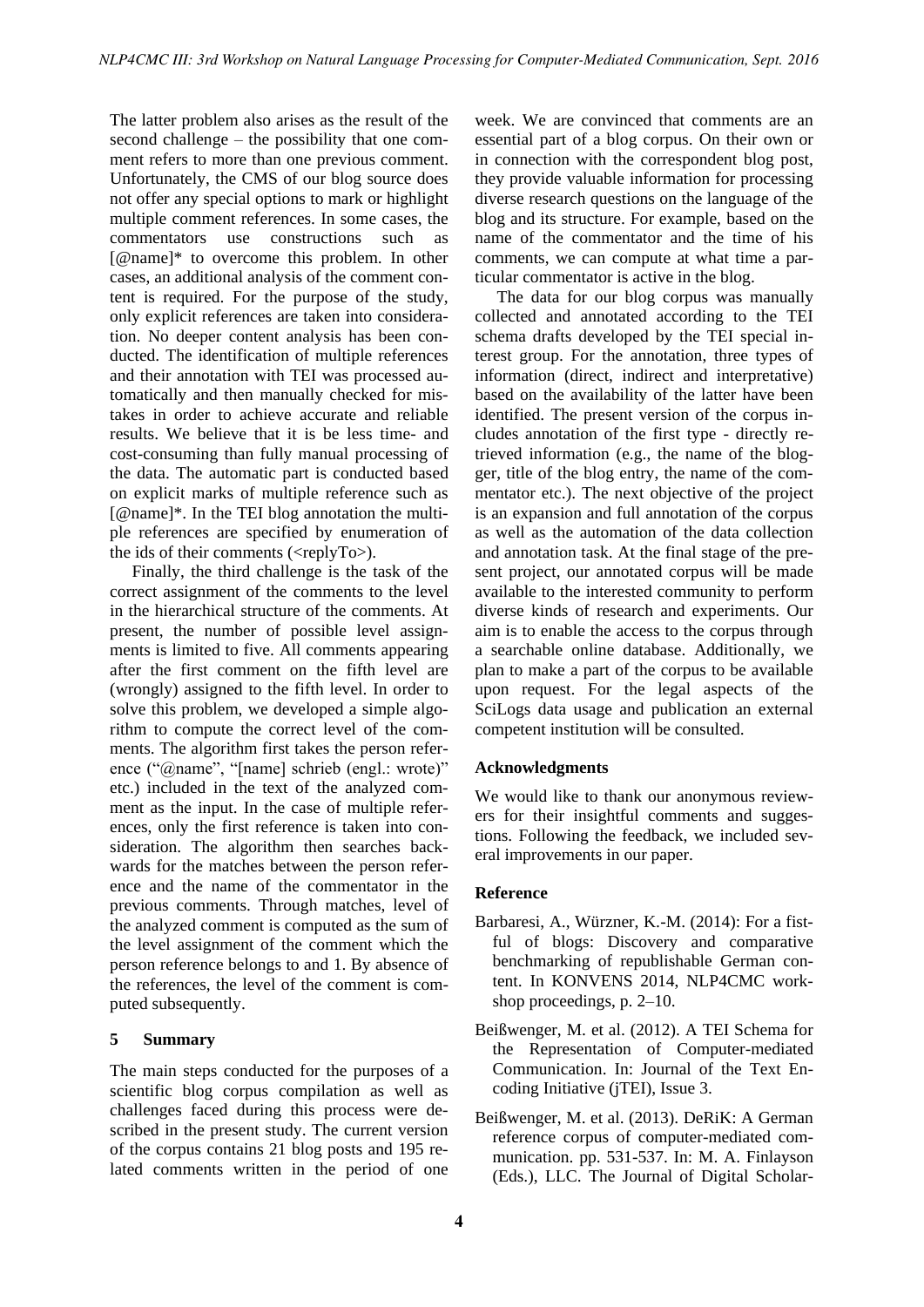ship in the Humanities, Volume 28, Number 4. Oxford, OUP, pp. 531-537.

- Beißwenger, M. (2015). Computer-Mediated Communication SIG. In TEI Website. http://www.tei-c.org/Activities/SIG/CMC/ (last retrieved 20 April 2016).
- Beißwenger, M. (2016). SIG:Computer-Mediated Communication. In TEI Website. http://wiki.tei-c.org/index.php/SIG:Computer-Mediated\_Communication (last retrieved 20 April 2016).
- Abendroth-Timmer, D. et al. (2014). Corpus d'apprentissage INFRAL (Interculturel Franco-Allemand en Ligne). Banque de corpus CoMeRe. Ortolang.fr: Nancy. https://hdl.handle.net/11403/comere/cmrinfralhttps://hdl.handle.net/11403/comere/cmrinfral (last retrieved 23 August 2016).
- Chanier,T. et al. (2014). The CoMeRe corpus for French: structuring and annotating heterogeneous CMC genres. In: Special issue on Building And Annotating Corpora Of Computer-Mediated Discourse: Issues and Challenges at the Interface of Corpus and Computational Linguistics. Journal of Language Technology and Computational Linguistics. Berlin, GSCL, pp1-31.
- Hriba, L., Chanier, T. (2013). Projet européen TEI-CMC. Comere: Corpuscomere. Communication médiée par les réseaux. In Comere Website. https://corpuscomere.wordpress.com/tei/ (last retrieved 20 April 2016).
- Roche, X. (2016). HTTrack. Website Copier. http://www.httrack.com/ (last retrieved 20 April 2016).
- SciLogs (2016). SciLogs. Tagebücher der Wissenschaft. Spektrum der Wissenschaft Verlagsgesellschaft mbH. http://www.scilogs.de/impressum/ (last retrieved 20 April 2016).
- Storrer, A. (2014). Sprachverfall durch internetbasierte Kommunikation? Linguistische Erklärungsansätze – empirische Befunde. In: A. Plewina & W. Andreas (Eds.), Sprachverfall? Berlin, De Gruyter, pp. 171-196.
- Storrer, A. (2015). ChatCorpus2CLARIN: Integration of the Dortmund Chat Corpus into CLARIN-D. In CLARIN-D Website. http://de.clarin.eu/en/curation-project-1-3-

german-philology (last retrieved 20 April 2016).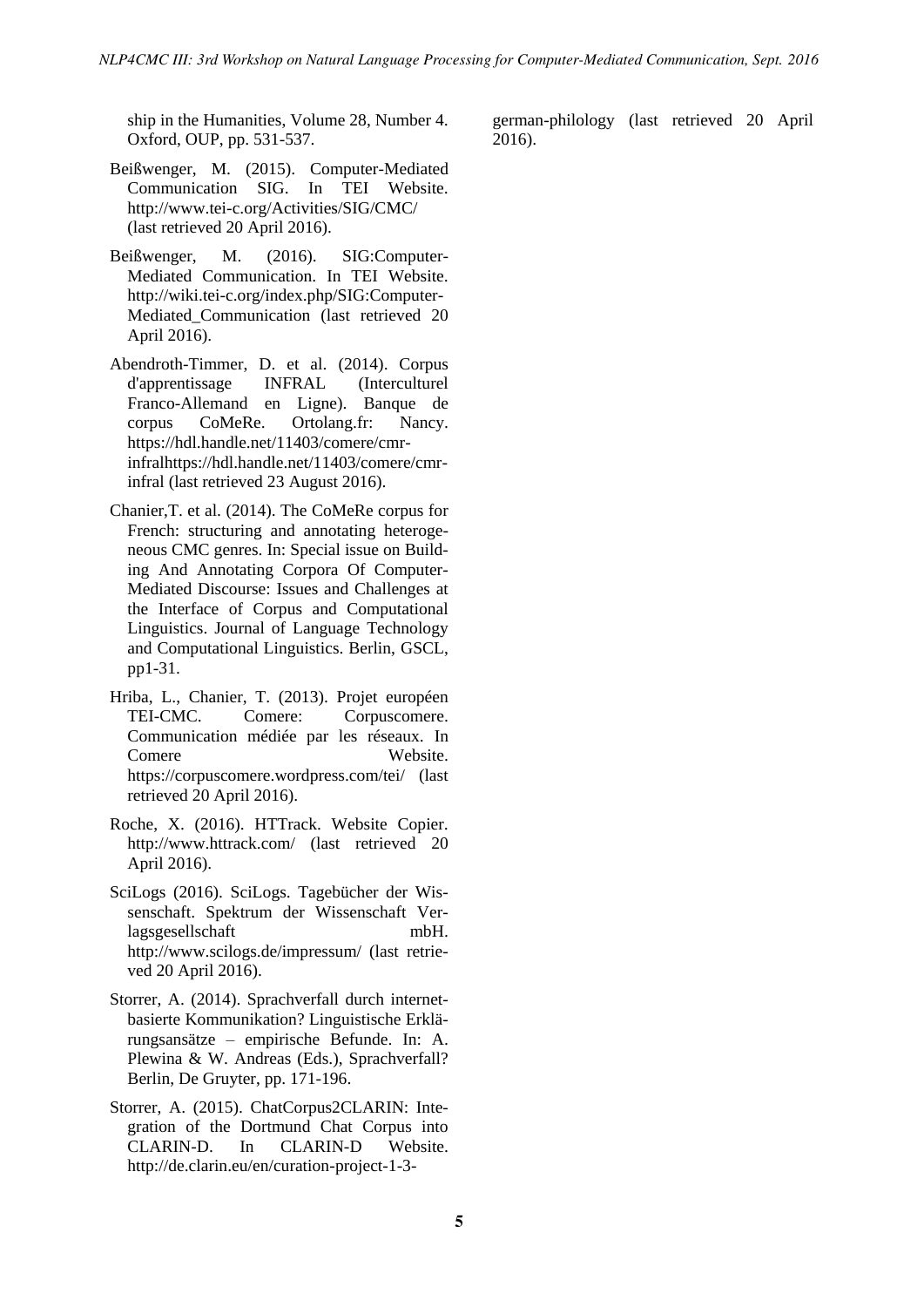## <span id="page-11-0"></span>Measuring the Reliability of Hate Speech Annotations: The Case of the European Refugee Crisis

## Björn Ross Michael Rist Guillermo Carbonell Benjamin Cabrera Nils Kurowsky Michael Wojatzki

Research Training Group "User-Centred Social Media" Department of Computer Science and Applied Cognitive Science University of Duisburg-Essen firstname.lastname@uni-due.de

#### **Abstract**

Some users of social media are spreading racist, sexist, and otherwise hateful content. For the purpose of training a hate speech detection system, the reliability of the annotations is crucial, but there is no universally agreed-upon definition. We collected potentially hateful messages and asked two groups of internet users to determine whether they were hate speech or not, whether they should be banned or not and to rate their degree of offensiveness. One of the groups was shown a definition prior to completing the survey. We aimed to assess whether hate speech can be annotated reliably, and the extent to which existing definitions are in accordance with subjective ratings. Our results indicate that showing users a definition caused them to partially align their own opinion with the definition but did not improve reliability, which was very low overall. We conclude that the presence of hate speech should perhaps not be considered a binary yes-or-no decision, and raters need more detailed instructions for the annotation.

## 1 Introduction

Social media are sometimes used to disseminate hateful messages. In Europe, the current surge in hate speech has been linked to the ongoing refugee crisis. Lawmakers and social media sites are increasingly aware of the problem and are developing approaches to deal with it, for example promising to remove illegal messages within 24 hours after they are reported (Titcomb, 2016).

This raises the question of how hate speech can be detected automatically. Such an automatic detection method could be used to scan the large amount of text generated on the internet for hateful content

and report it to the relevant authorities. It would also make it easier for researchers to examine the diffusion of hateful content through social media on a large scale.

From a natural language processing perspective, hate speech detection can be considered a classification task: given an utterance, determine whether or not it contains hate speech. Training a classifier requires a large amount of data that is unambiguously hate speech. This data is typically obtained by manually annotating a set of texts based on whether a certain element contains hate speech.

The reliability of the human annotations is essential, both to ensure that the algorithm can accurately learn the characteristics of hate speech, and as an upper bound on the expected performance (Warner and Hirschberg, 2012; Waseem and Hovy, 2016). As a preliminary step, six annotators rated 469 tweets. We found that agreement was very low (see Section 3). We then carried out group discussions to find possible reasons. They revealed that there is considerable ambiguity in existing definitions. A given statement may be considered hate speech or not depending on someone's cultural background and personal sensibilities. The wording of the question may also play a role.

We decided to investigate the issue of reliability further by conducting a more comprehensive study across a large number of annotators, which we present in this paper.

Our contribution in this paper is threefold:

- To the best of our knowledge, this paper presents the first attempt at compiling a German hate speech corpus for the refugee crisis.<sup>1</sup>
- We provide an estimate of the reliability of hate speech annotations.
- We investigate how the reliability of the annotations is affected by the exact question asked.

<sup>1</sup>Available at https://github.com/UCSM-DUE/ IWG\_hatespeech\_public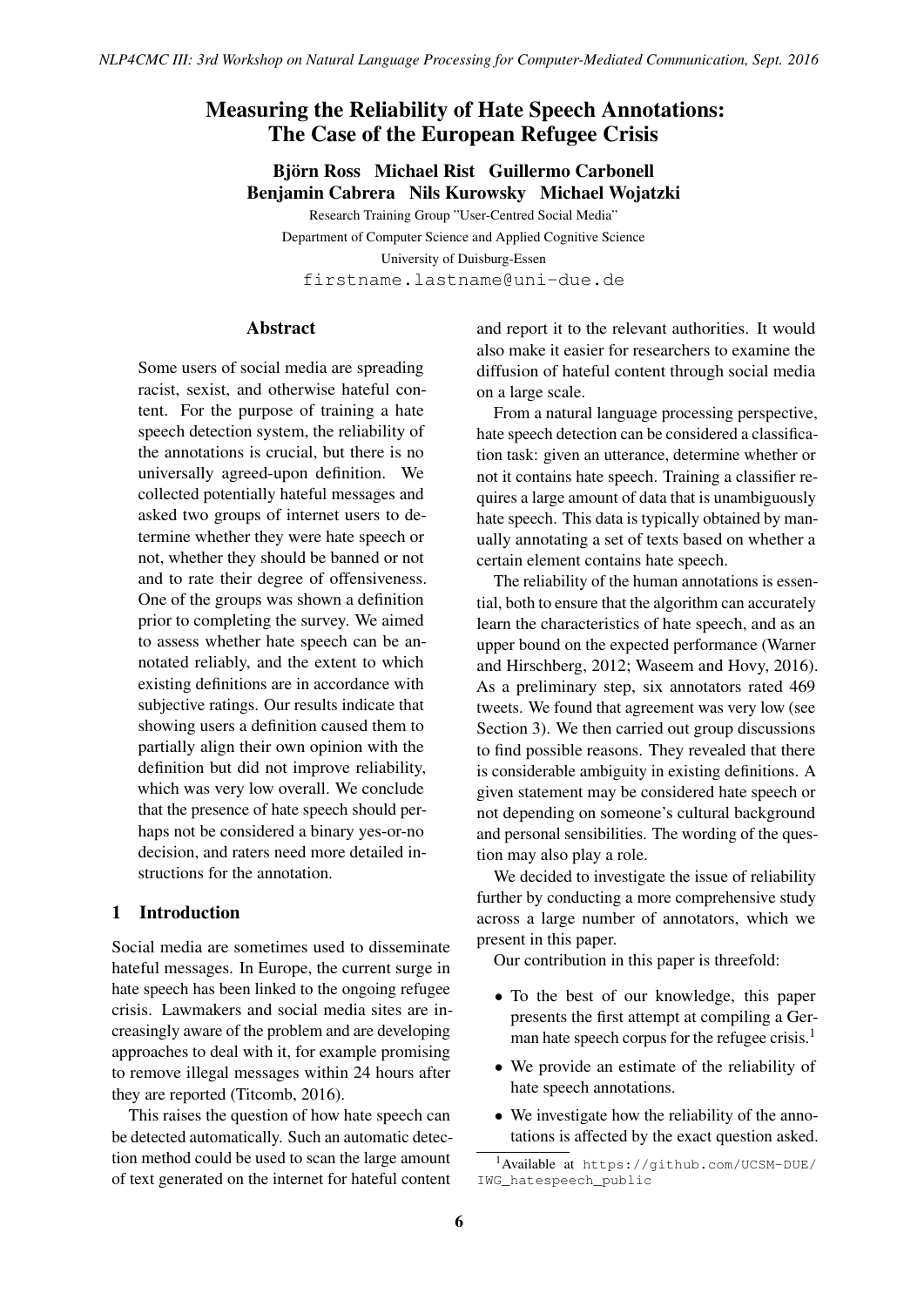## 2 Hate Speech

For the purpose of building a classifier, Warner and Hirschberg (2012) define hate speech as "abusive speech targeting specific group characteristics, such as ethnic origin, religion, gender, or sexual orientation". More recent approaches rely on lists of guidelines such as a tweet being hate speech if it "uses a sexist or racial slur" (Waseem and Hovy, 2016). These approaches are similar in that they leave plenty of room for personal interpretation, since there may be differences in what is considered offensive. For instance, while the utterance *"the refugees will live off our money"* is clearly generalising and maybe unfair, it is unclear if this is already hate speech. More precise definitions from law are specific to certain jurisdictions and therefore do not capture all forms of offensive, hateful speech, see e.g. Matsuda (1993). In practice, social media services are using their own definitions which have been subject to adjustments over the years (Jeong, 2016). As of June 2016, Twitter bans hateful conduct<sup>2</sup>.

With the rise in popularity of social media, the presence of hate speech has grown on the internet. Posting a tweet takes little more than a working internet connection but may be seen by users all over the world.

Along with the presence of hate speech, its reallife consequences are also growing. It can be a precursor and incentive for hate crimes, and it can be so severe that it can even be a health issue (Burnap and Williams, 2014). It is also known that hate speech does not only mirror existing opinions in the reader but can also induce new negative feelings towards its targets (Martin et al., 2013). Hate speech has recently gained some interest as a research topic on the one hand  $-$  e.g. (Djuric et al., 2014; Burnap and Williams, 2014; Silva et al., 2016) – but also as a problem to deal with in politics such as the *No Hate Speech Movement* by the Council of Europe.

The current refugee crisis has made it evident that governments, organisations and the public share an interest in controlling hate speech in social media. However, there seems to be little consensus on what hate speech actually is.

### 3 Compiling A Hate Speech Corpus

As previously mentioned, there is no German hate speech corpus available for our needs, especially not for the very recent topic of the refugee crisis in Europe. We therefore had to compile our own corpus. We used Twitter as a source as it offers recent comments on current events. In our study we only considered the textual content of tweets that contain certain keywords, ignoring those that contain pictures or links. This section provides a detailed description of the approach we used to select the tweets and subsequently annotate them.

To find a large amount of hate speech on the refugee crisis, we used 10 hashtags<sup>3</sup> that can be used in an insulting or offensive way. Using these hashtags we gathered 13 766 tweets in total, roughly dating from February to March 2016. However, these tweets contained a lot of non-textual content which we filtered out automatically by removing tweets consisting solely of links or images. We also only considered original tweets, as retweets or replies to other tweets might only be clearly understandable when reading both tweets together. In addition, we removed duplicates and near-duplicates by discarding tweets that had a normalised *Levenshtein* edit distance smaller than .85 to an aforementioned tweet. A first inspection of the remaining tweets indicated that not all search terms were equally suited for our needs. The search term *#Pack* (vermin or lowlife) found a potentially large amount of hate speech not directly linked to the refugee crisis. It was therefore discarded. As a last step, the remaining tweets were manually read to eliminate those which were difficult to understand or incomprehensible. After these filtering steps, our corpus consists of 541 tweets, none of which are duplicates, contain links or pictures, or are retweets or replies.

As a first measurement of the frequency of hate speech in our corpus, we personally annotated them based on our previous expertise. The 541 tweets were split into six parts and each part was annotated by two out of six annotators in order to determine if hate speech was present or not. The annotators were rotated so that each pair of annotators only evaluated one part. Additionally the offensiveness of a tweet was rated on a 6-point Likert scale, the same scale used later in the study.

<sup>&</sup>lt;sup>2</sup> 'You may not promote violence against or directly attack or threaten other people on the basis of race, ethnicity, national origin, sexual orientation, gender, gender identity, religious affiliation, age, disability, or disease. We also do not allow accounts whose primary purpose is inciting harm towards others on the basis of these categories.", The Twitter Rules

<sup>3</sup>*#Pack*, *#Aslyanten*, *#WehrDich*, *#Krimmigranten*, *#Rapefugees*, *#Islamfaschisten*, *#RefugeesNotWelcome*, *#Islamisierung*, *#AsylantenInvasion*, *#Scharia*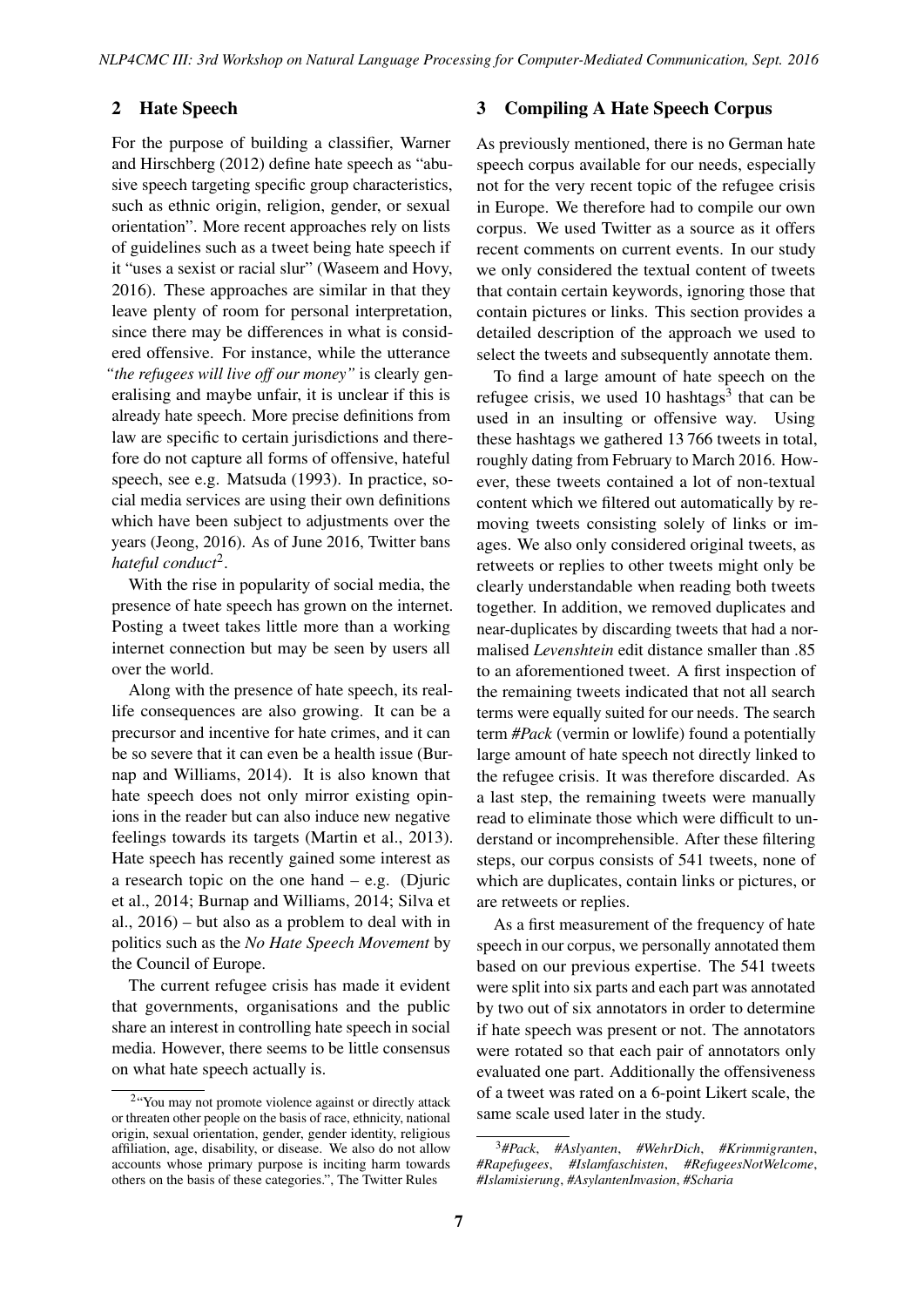Even among researchers familiar with the definitions outlined above, there was still a low level of agreement (Krippendorff's  $\alpha = .38$ ). This supports our claim that a clearer definition is necessary in order to be able to train a reliable classifier. The low reliability could of course be explained by varying personal attitudes or backgrounds, but clearly needs more consideration.

## 4 Methods

In order to assess the reliability of the hate speech definitions on social media more comprehensively, we developed two online surveys in a betweensubjects design. They were completed by 56 participants in total (see Table 1). The main goal was to examine the extent to which non-experts agree upon their understanding of hate speech given a diversity of social media content. We used the Twitter definition of *hateful conduct* in the first survey. This definition was presented at the beginning, and again above every tweet. The second survey did not contain any definition. Participants were randomly assigned one of the two surveys.

The surveys consisted of 20 tweets presented in a random order. For each tweet, each participant was asked three questions. Depending on the survey, participants were asked (1) to answer (yes/no) if they considered the tweet hate speech, either based on the definition or based on their personal opinion. Afterwards they were asked (2) to answer (yes/no) if the tweet should be banned from Twitter. Participants were finally asked (3) to answer how offensive they thought the tweet was on a 6-point Likert scale from 1 (Not offensive at all) to 6 (Very offensive). If they answered 4 or higher, the participants had the option to state which particular words they found offensive.

After the annotation of the 20 tweets, participants were asked to voluntarily answer an open question regarding the definition of hate speech. In the survey with the definition, they were asked if the definition of Twitter was sufficient. In the survey without the definition, the participants were asked to suggest a definition themselves. Finally, sociodemographic data were collected, including age, gender and more specific information regarding the participant's political orientation, migration background, and personal position regarding the refugee situation in Europe.

The surveys were approved by the ethical committee of the Department of Computer Science and

Applied Cognitive Science of the Faculty of Engineering at the University of Duisburg-Essen.

#### 5 Preliminary Results and Discussion

Since the surveys were completed by 56 participants, they resulted in 1120 annotations. Table 1 shows some summary statistics.

|                     |      | Def. No def. |        |
|---------------------|------|--------------|--------|
| Participants        | 25   | 31           |        |
| Age (mean)          | 33.3 | 30.5         |        |
| Gender (% female)   | 43.5 | 58.6         |        |
| Hate Speech (% yes) | 32.6 | 40.3 .26     | .15    |
| Ban $(\%$ yes)      | 32.6 | 17.6 .01     | $-.32$ |
| Offensive (mean)    | 3.49 | 3.42 55      | - 08   |

Table 1: Summary statistics with p values and effect size estimates from WMW tests. Not all participants chose to report their age or gender.

To assess whether the definition had any effect, we calculated, for each participant, the percentage of tweets they considered hate speech or suggested to ban and their mean offensiveness rating. This allowed us to compare the two samples for each of the three questions. Preliminary Shapiro-Wilk tests indicated that some of the data were not normally distributed. We therefore used the Wilcoxon-Mann-Whitney (WMW) test to compare the three pairs of series. The results are reported in Table 1.

Participants who were shown the definition were more likely to suggest to ban the tweet. In fact, participants in group one very rarely gave different answers to questions one and two (18 of 500 instances or 3.6%). This suggests that participants in that group aligned their own opinion with the definition.

We chose Krippendorff's  $\alpha$  to assess reliability, a measure from content analysis, where human coders are required to be interchangeable. Therefore, it measures agreement instead of association, which leaves no room for the individual predilections of coders. It can be applied to any number of coders and to interval as well as nominal data. (Krippendorff, 2004)

This allowed us to compare agreement between both groups for all three questions. Figure 1 visualises the results. Overall, agreement was very low, ranging from  $\alpha = .18$  to .29. In contrast, for the purpose of content analysis, Krippendorff recommends a minimum of  $\alpha = .80$ , or a minimum of .66 for applications where some uncertainty is un-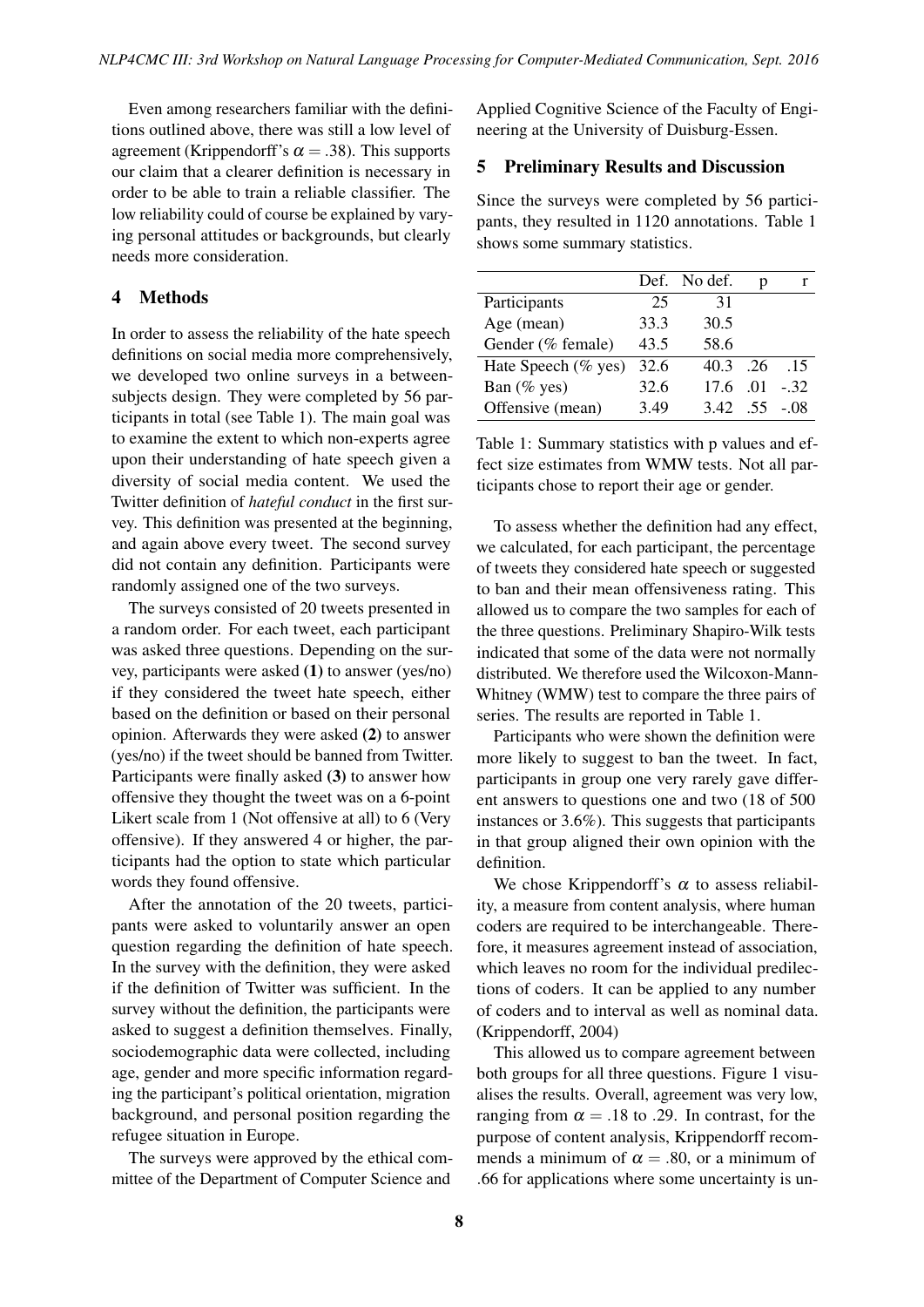

Figure 1: Reliability (Krippendorff's  $\alpha$ ) for the different groups and questions

problematic (Krippendorff, 2004). Reliability did not consistently increase when participants were shown a definition.

To measure the extent to which the annotations using the Twitter definition (question one in group one) were in accordance with participants' opinions (question one in group two), we calculated, for each tweet, the percentage of participants in each group who considered it hate speech, and then calculated Pearson's correlation coefficient. The two series correlate strongly ( $r = .895$ ,  $p < .0001$ ), indicating that they measure the same underlying construct.

### 6 Conclusion and Future Work

This paper describes the creation of our hate speech corpus and offers first insights into the low agreement among users when it comes to identifying hateful messages. Our results imply that hate speech is a vague concept that requires significantly better definitions and guidelines in order to be annotated reliably. Based on the present findings, we are planning to develop a new coding scheme which includes clear-cut criteria that let people distinguish hate speech from other content.

Researchers who are building a hate speech detection system might want to collect multiple labels for each tweet and average the results. Of course this approach does not make the original data any more reliable (Krippendorff, 2004). Yet, collecting the opinions of more users gives a more detailed picture of objective (or intersubjective) hatefulness. For the same reason, researchers might want to consider hate speech detection a regression problem, predicting, for example, the degree of hatefulness of a message, instead of a binary yes-or-no classification task.

In the future, finding the characteristics that make users consider content hateful will be useful for building a model that automatically detects hate speech and users who spread hateful content, and for determining what makes users disseminate hateful content.

### Acknowledgments

This work was supported by the Deutsche Forschungsgemeinschaft (DFG) under grant No. GRK 2167, Research Training Group "User-Centred Social Media".

### References

- Peter Burnap and Matthew Leighton Williams. 2014. Hate Speech, Machine Classification and Statistical Modelling of Information Flows on Twitter: Interpretation and Communication for Policy Decision Making. In *Proceedings of IPP 2014*, pages 1–18.
- Nemanja Djuric, Robin Morris Jing Zhou, Mihajlo Grbovic, Vladan Radosavljevic, and Narayan Bhamidipati. 2014. Hate Speech Detection with Comment Embeddings. In *ICML 2014*, volume 32, pages 1188–1196.
- Sarah Jeong. 2016. The History of Twitter's Rules. *VICE Motherboard*.
- Klaus Krippendorff. 2004. Reliability in Content Analysis: Some Common Misconceptions and Recommendations. *HCR*, 30(3):411–433.
- Ryan C Martin, Kelsey Ryan Coyier, Leah M VanSistine, and Kelly L Schroeder. 2013. Anger on the Internet: the Perceived Value of Rant-Sites. *Cyberpsychology, behavior and social networking*, 16(2):119– 22.
- Mari J Matsuda. 1993. *Words that Wound Critical Race Theory, Assaultive Speech, and the First Amendment*. Westview Press, New York.
- Leandro Silva, Mainack Mondal, Denzil Correa, Fabrício Benevenuto, and Ingmar Weber. 2016. Analyzing the Targets of Hate in Online Social Media. In *Proceedings of ICWSM 2016*, pages 687–90.
- James Titcomb. 2016. Facebook and Twitter promise to crack down on internet hate speech. *The Telegraph*.
- William Warner and Julia Hirschberg. 2012. Detecting Hate Speech on the World Wide Web. In *Proceedings of LSM 2012*, pages 19–26. ACL.
- Zeerak Waseem and Dirk Hovy. 2016. Hateful Symbols or Hateful People? Predictive Features for Hate Speech Detection on Twitter. In *Proceedings of NAACL-HLT*, pages 88–93.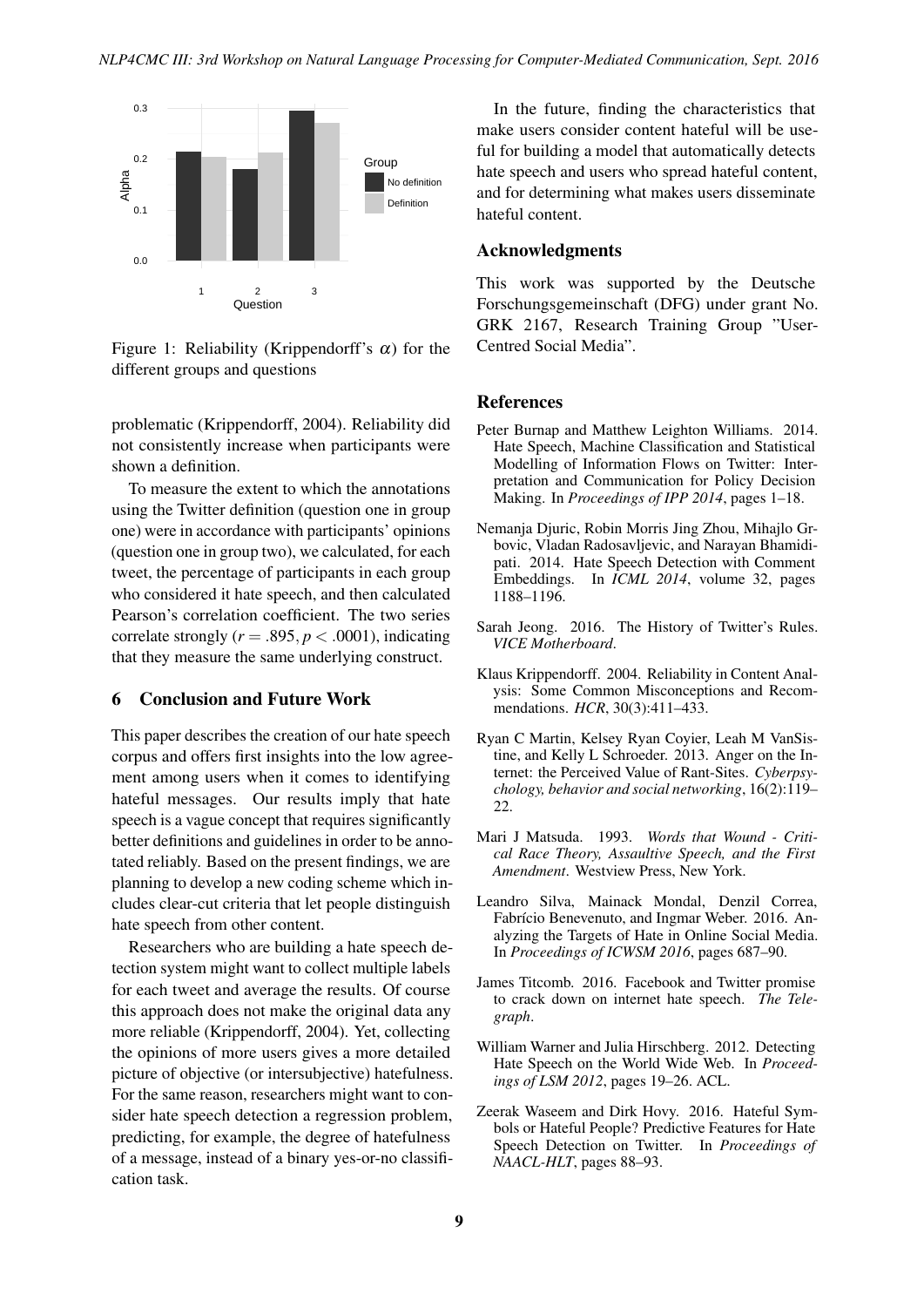## <span id="page-15-0"></span>**Towards the Harmonization and Segmentation of German Hashtags**

**Thierry Declerck** Dept. of Computational Linguistics, Saarland University, Saarbrücken, Germany declerck@dfki.de

## **Abstract**

We present on-going work on the harmonization and segmentation of German hashtags. Our aim is to reduce the number of variants of hashtags expressing the same content to one harmonized hashtag that can thus serve as a unique "annotation tag" for a large set of tweets.

## **1 Introduction**

When looking at hashtags used in Twitter posts (and probably in all social media) one can observe that one content is often expressed by various hashtags, whereas the degree of variance between the hashtags can heavily differ. Sometimes only the use of lowercase vs. uppercase letters marks the variance, like #EM2016 vs. #em2016. But there are more complex variants, as shown by the use of abbreviations or acronyms, like for example #EURO2016 vs. #europeanchampionship2016 or #Europameisterschaft2016. For the human reader, if she understands both English and German, the three hashtags are clearly related to the soccer event that took place in France in 2016. But for the machine processing of tweets and for supporting queries to them, it might be useful to formally establish this relationship. Both #europeanchampionship2016 and #Europameisterschaft2016 could be marked as a variant of #EURO2016 (or of #euro2016) or vice versa.

While Declerck & Lendvai (2015b) describe a proposal for the formal representation of such hashtag variants, there is, at the best of our knowledge, not yet any implemented method for detecting and marking such hashtag variants in German tweets.

We expect this harmonization step to also improve results of queries addressed to social media, as this has already been suggested in (Berardi et al., 2011).

**Piroska Lendvai** Dept. of Computational Linguistics, Saarland University, Saarbrücken, Germany piroska.r@gmail.com

## **2 Related Work**

Our investigation dealing with the harmonization and segmentation of German hashtag in Twitter posts is influenced by the work applied to hashtags used in English tweets (Declerck & Lendvai, 2015a). Kotsakos et al. (2015) are proposing a very interesting approach to the filtering of meme-hashtags, including German hashtags, but the hashtags harmonization step they implement is limited to lowercasing.

## **3 Use of Hashtags in German Twitter Texts**

An interesting aspect of hashtags in English posts is that they are showing a move to compounding, generating more and more "glued" word constructions, which are not only in use in social media, but are also getting more popular in "classical" text. This is making word decomposition a more and more relevant task for the automated analysis of English.

Now, compounding is an important feature of German and there exist already some segmentation algorithms for the analysis of German text.<sup>1</sup> But we see that the "compounding" mechanisms applied to hashtags are showing relevant differences to the compounding rules applied to the generation of "normal" text. There is therefore a need to develop specific algorithms for the decomposition of German hashtags. And this is even more necessary if one considers the fact that German tweets are making a large use of hashtags, substantially more as in English tweets, as this has been reported in (Weerkamp et al., 2011) on a comparative study of Twitter texts in several languages. This study reveals that 14% of English tweets are tagged by a hashtag, whereas 25% of German tweets include a hashtag. And German tweets used significantly more hashtags

<sup>&</sup>lt;sup>1</sup> See for example (Henrich & Hinrichs, 2011).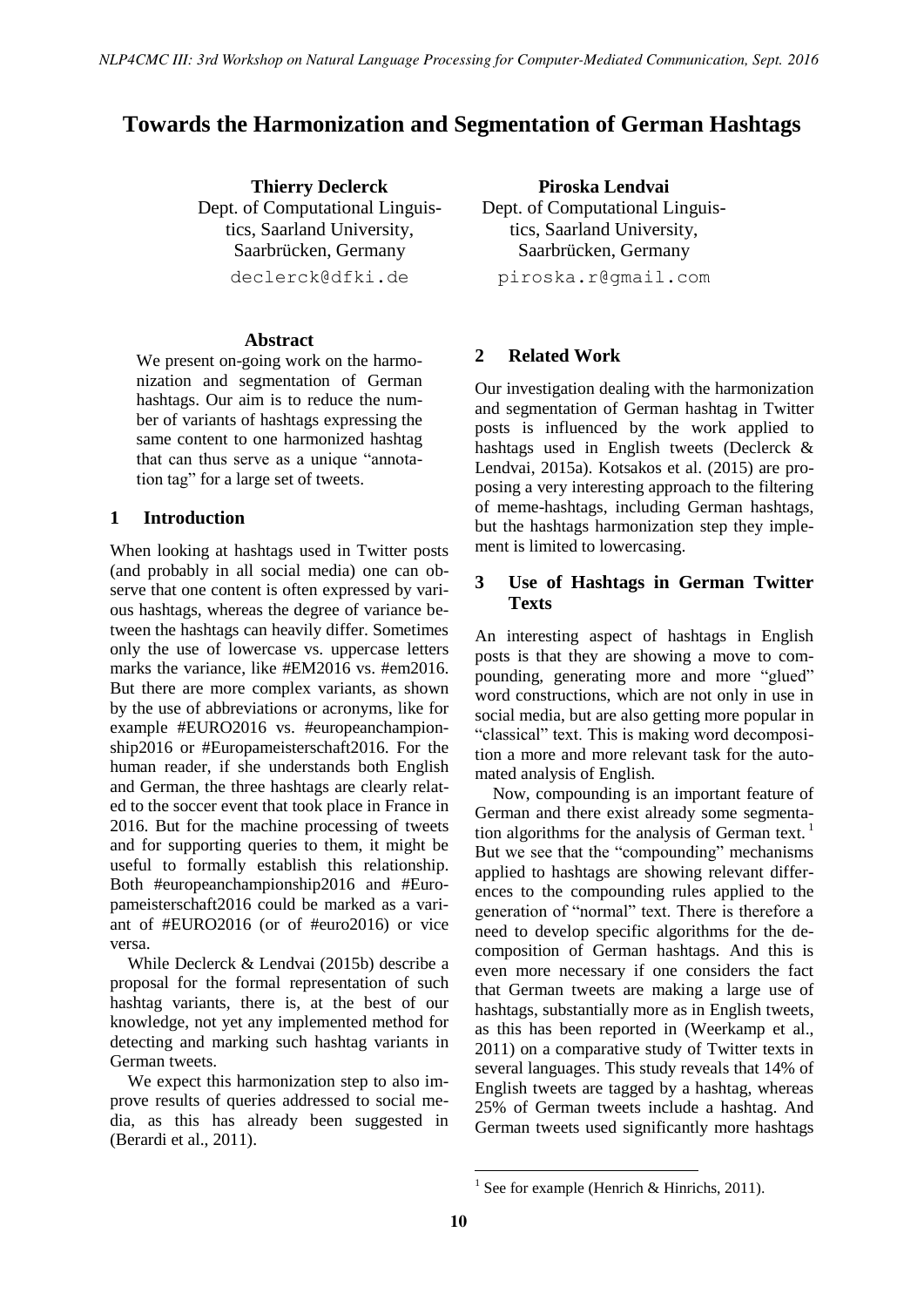than English ones: 1.9 hashtags per tweet, compared to 1.4 for English tweets.

### **3.1 Examples of German Hashtags**

In this section we present few examples of hashtags we found by just reading some German tweets.

In a first case we are dealing with normal German words, which can simply be lowercased for achieving the intended harmonization:

```
#europameisterschaft, #Euro-
pameisterschaft, #EUROPA-
MEISTERSCHAFT, #EUROPAmeis-
terschaft
#Europameisterschaft2016, 
#europameisterschaft2016
```
But compared to English hashtags, we can see here that we have "classical" compounds within the hashtag, and thus no use of camelCase can further help for segmenting<sup>2</sup>. In this case we will use just standard segmentation algorithms for German.

In a second case, we are dealing with abbreviated hashtags, which can also be lowercased:

#EM2016, #em2016

While those cases are straightforward candidates for harmonization, it is a bit more challenging to reduce #Europameisterschaft2016 to #em2016, also due to the fact that no camelCase is used (in this case one could relate "E" and "M" to "em"). For this we take advantage of the use of non-classical compound effects, like the addition of digits at the end of the hashtag. An indicator is also given by the fact that those distinct hashtags are sometimes used in the same tweet, although this is more often the case with the use of the #EURO2016 hashtag. In fact the latter hashtag can be used as a pivot over tweets in different languages, but we are not dealing with multilingual issues in this study.

A third case is given by examples like:

#StandortDeutschland #FußballEM2016

We assume that the use of camelCase notation in German tweets is really an indicator of nonclassical compounding, so that we can segment the hashtag here, and possibly harmonize it with the following sequence: #Fußball- #Europameisterschaft 2016. The last example is an interesting one: grouping two hashtags via a hyphen sign, which seems to be specific to German hashtags.

A fourth case is given by:

```
#Brexit-Befürworter
#Brexit-Votum
```
This case is very similar to #Fußball- #Europameisterschaft with the difference that the word after the hyphen sign is not a hashtag. We can here harmonize to #Brexit – and ultimately to #brexit -- just storing the second word as a modifier.

A fifth and more complicated case is:

#warumeuropa #bestemannschaft #mussverscrapptwerden

Those cases show examples of real chunks or phrases included in one hashtag. It is still not clear if there is any advantage in trying to segment to cases.

## **4 Our Approach for Segmenting German Hashtags**

At the current stage of our investigation we have been implementing solutions for the four first cases mentioned in the preceding section. The data basis for our first experiment consists of 164 hashtag tokens just copied from some Twitter threads. The main topics were the 2016 European Championship in  $\text{soccer}^3$  and the Brexit<sup>4</sup>. For now, we want to test some few algorithms on this small data set. In a next step we will apply and evaluate the algorithms to larger corpora.

Below we display two charts showing first the 10 most frequent hashtags in our small data set before any segmentation and harmonization steps. The second chart shows the frequency of hashtags or words that result from the application of the current version of our segmentation and harmonization process to our data set.

<sup>2</sup> The intensive use of camelCase notation in English hashtags was a feature helping to segment those in the study reported in (Declerck & Lendvai, 2015a).

<sup>3</sup> https://en.wikipedia.org/wiki/UEFA\_Euro\_2016

<sup>4</sup> https://en.wikipedia.org/wiki/Brexit